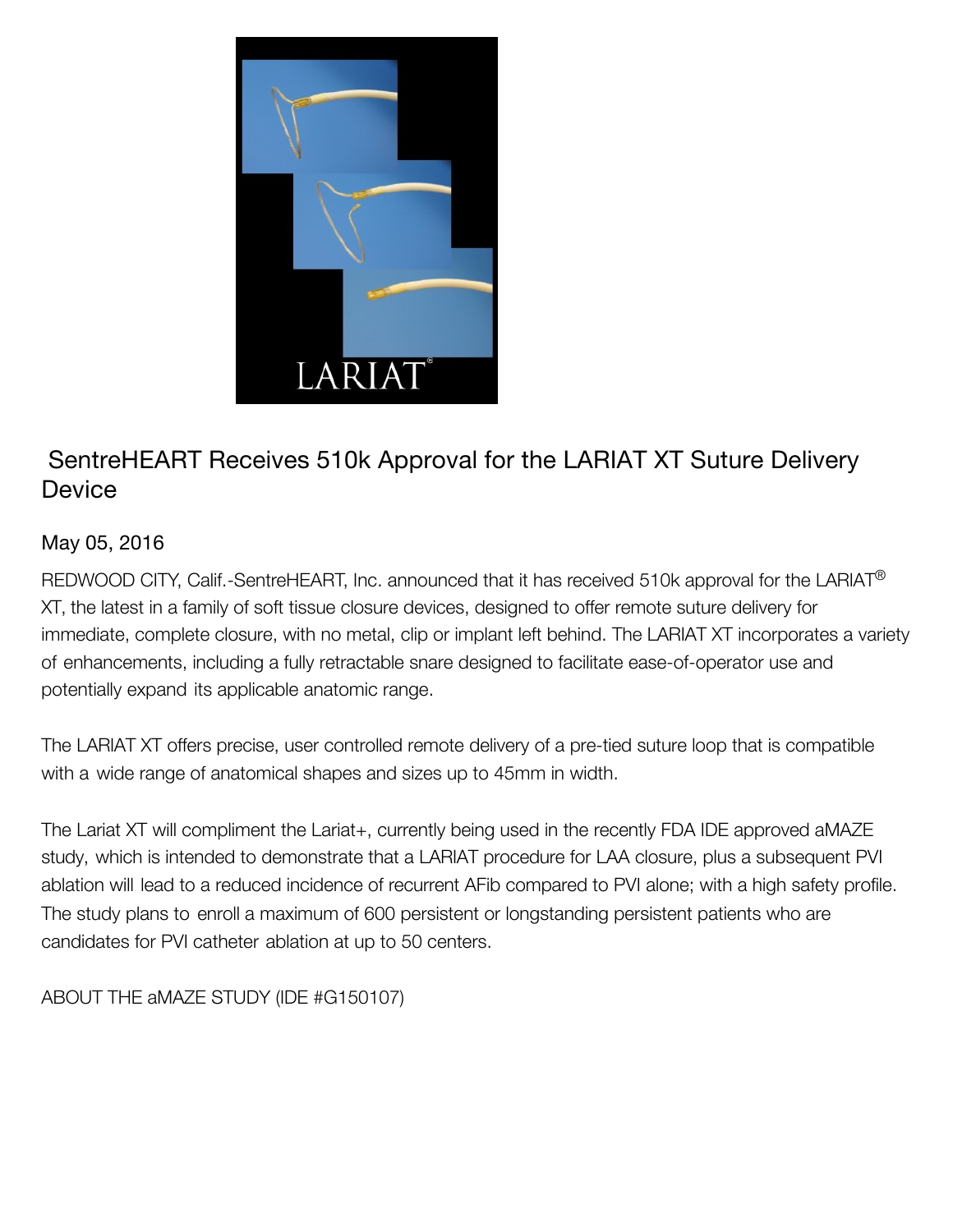The aMAZE Trial is a FDA approved, multicenter, randomized control trial that is assessing the safety and efficacy of the LARIAT left atrial appendage closure procedure combined with pulmonary vein isolation (PVI) compared to PVI ablation only in patients with persistent or longstanding persistent atrial fibrillation. The primary outcome being assessed is freedom from AFib at one year.

PVI Catheter ablation is the standard of care in the management of drug-refractory symptomatic AFib. However, the success rates of PVI ablation are less than ideal, especially in patients with persistent AFib.<sup>1</sup> Current data suggests that a single ablation procedure of the pulmonary veins (PV) for treating AFib results in success rates of only 20%-40%.

The left atrial appendage (LAA) has been shown to play a role in the initiation and maintenance of atrial arrhythmias and is the source of most stroke-causing blood clots (thrombus) in AFib patients.<sup>2</sup> A recent study by Dibiase, et al showed that nearly 30% of AFib patients returning for repeat ablation procedures had abnormal electrical activity that included the LAA as its source. Studies have demonstrated that the LARIAT device not only closes the LAA mechanically<sup>3</sup> but may also isolate electrical activity within the LAA<sup>4</sup>.

For more information on the aMAZE Trial, please visit www.amazetrial.com

## ABOUT THE LARIAT SUTURE DELIVERY DEVICE

The LARIAT Suture Delivery Device is indicated for suture placement and knot tying in surgical procedures where soft tissues are being approximated and/or ligated with a pre-tied polyester suture. SentreHEART received FDA 510(k) clearances for the LARIAT in 2006, 2009 and 2014. The LARIAT device also has CE Mark approval in Europe.

## ABOUT SENTREHEART

SentreHEART is a privately owned medical device company based in Redwood City, CA. Founded in 2005, SentreHEART has developed technology for remote delivery of suture for closure of anatomic structures.

<sup>1</sup> Lakkireddy D, et al. Left Atrial Appendage Ligation and Ablation for Persistent Atrial Fibrillation, JACC: Clinical Electrophysiology 2015; VOL. 1, NO. 3

<sup>2</sup> Manning WJ. Atrial fibrillation, transesophageal echo, electrical cardioversion, and anticoagulation. Clin Cardiol. 1995; 18: 58,114.

<sup>3</sup> Bartus K, et al. Percutaneous Left Atrial Appendage Suture Ligation Using the LARIAT Device in Patients with Atrial Fibrillation. J Am Coll Cardiol 2013 Jul 9;62(2):108-18